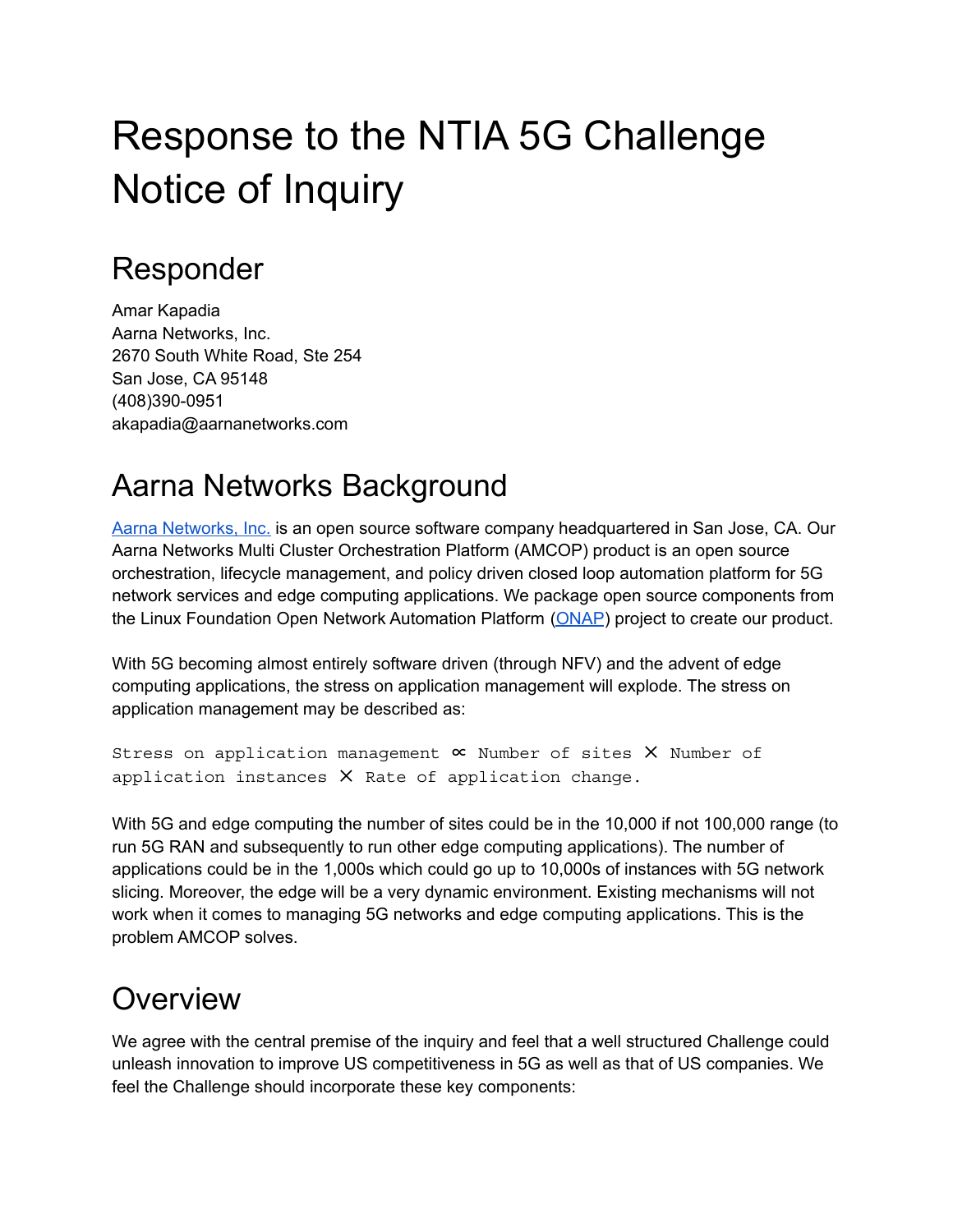- Application focus—a clear use case focus, whether it be Industry 4.0, healthcare, public safety, V2X etc. will provide the participants a set of concrete requirements and a well defined value proposition.
- Organization/company diversity—the Challenge could invite multiple stakeholders for a given stack to put together a given stack to foster innovation, demonstrate interoperability, and promote the disaggregation of the stack.
- Mix of open source, open standards compliant technologies—As an open source company, we feel that open source is the purest form of "open". However, some components such as parts of the 5G RAN or edge computing applications may not all be open source. At a minimum, they should adhere to open standards such as the O-RAN specification (in the case of RAN components) or ETSI/ONAP application packaging (in the case of edge computing applications).
- Financial support for startups/academic institutions—A Challenge structured as a competition with a grant award for the "winners" could bring an additional level of innovation to the Challenge.
- Modeled after Linux Foundation Edge Akraino—The LF Edge Akraino project includes a large number of blueprints (some are 5G related others are pure edge). Regardless, the philosophy and methodology could be adopted for the Challenge.

In terms of focus on the components, we believe the Challenge should include the software components (in blue):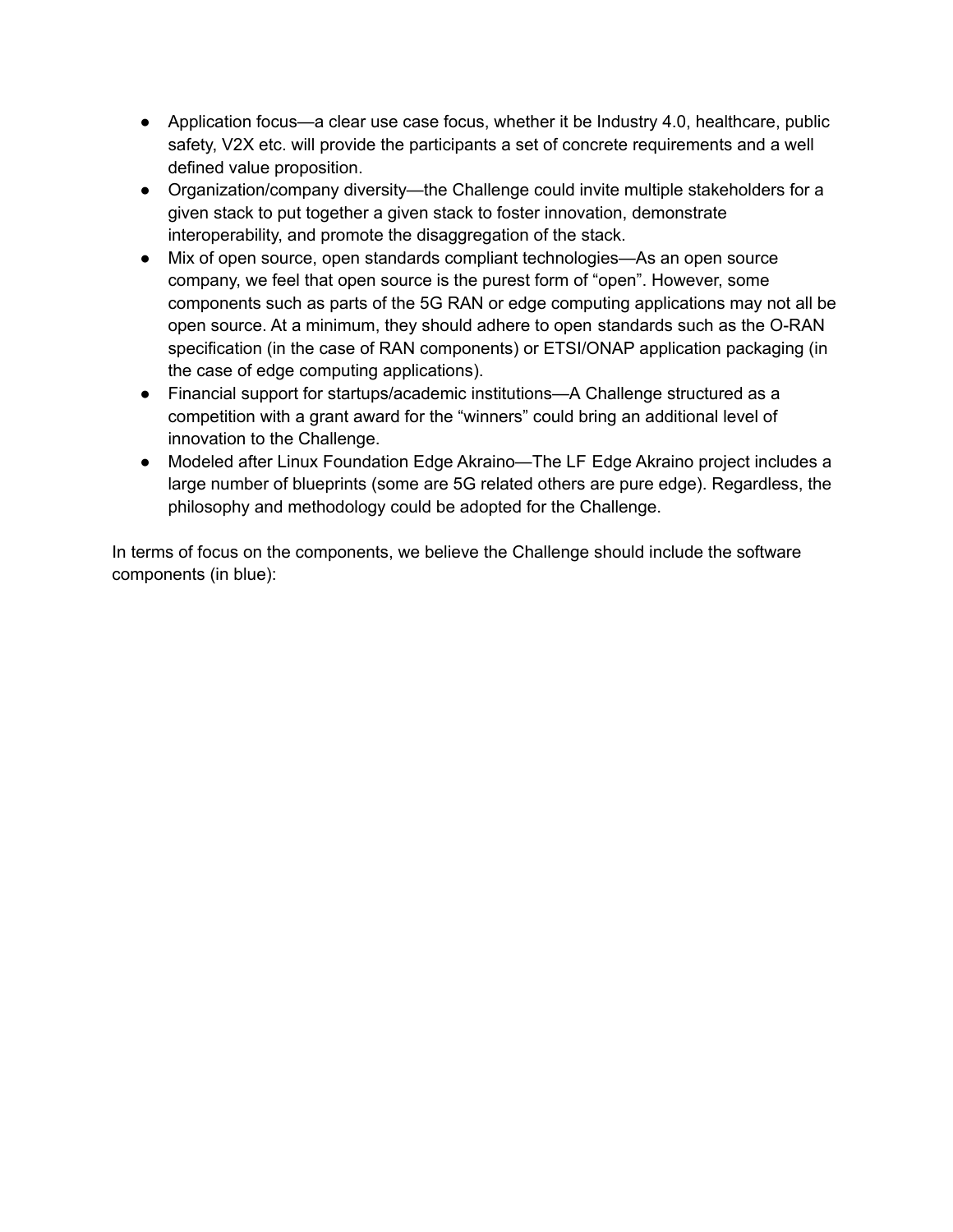| Management, Lifecycle Management, Policy Driven Closed Loop<br>Automation - some open source options |                                             |                                                                       |                                    |                                  |  |
|------------------------------------------------------------------------------------------------------|---------------------------------------------|-----------------------------------------------------------------------|------------------------------------|----------------------------------|--|
| 5G RAN - few<br>open source<br>options                                                               | 5G Core<br>- several open<br>source options | <b>Edge Computing</b><br>Applications - few<br>open source<br>options | CI/CD<br>several<br>open<br>source | Testing<br>few<br>open<br>source |  |
| Open/Proprietary PaaS Frameworks - some open source                                                  | options                                     | options                                                               |                                    |                                  |  |
| Kubernetes - many open source options                                                                |                                             |                                                                       |                                    |                                  |  |
| CNI Plugin SDN Controller - several open source options                                              |                                             |                                                                       |                                    |                                  |  |
| 5G Silicon, Industry Standard Servers, Dataplane Acceleration (SmartNIC, GPU, FPGA)                  |                                             |                                                                       |                                    |                                  |  |

# Response to Section I: Challenge Structure & Goals

- A. If the Challenge is structured around clear use cases as defined by the DOD, it could take advantage of the DOD's role as being an early adopter of 5G. If the Challenge is anticipating that groups of organizations will form a consortium before responding, then a match making mechanism will help expand the Challenge to more participants and remove a key roadblock. However, if the Challenge expects individual organizations to respond on their own, the point is moot.
- B. A guiding use case and a clear expectation of which components are expected to be open source vs. open standards will help mature the end-to-end 5G stack faster.
- C. An agile methodology could be used to allow for the greatest amount of innovation. The first phase could focus on functionality. Subsequent phases could focus on stability, security, scalability, performance, manageability, usability, and resilience. In addition to openness (open source, open standards), a subset of the above metrics could also help choose participants for the Challenge.
- D. Similar government-led Challenges in countries such as the UK have shown the power of these initiatives to help both the government and the industry. A well formulated Challenge can help mature the stack, promote a more open stack, and create a greater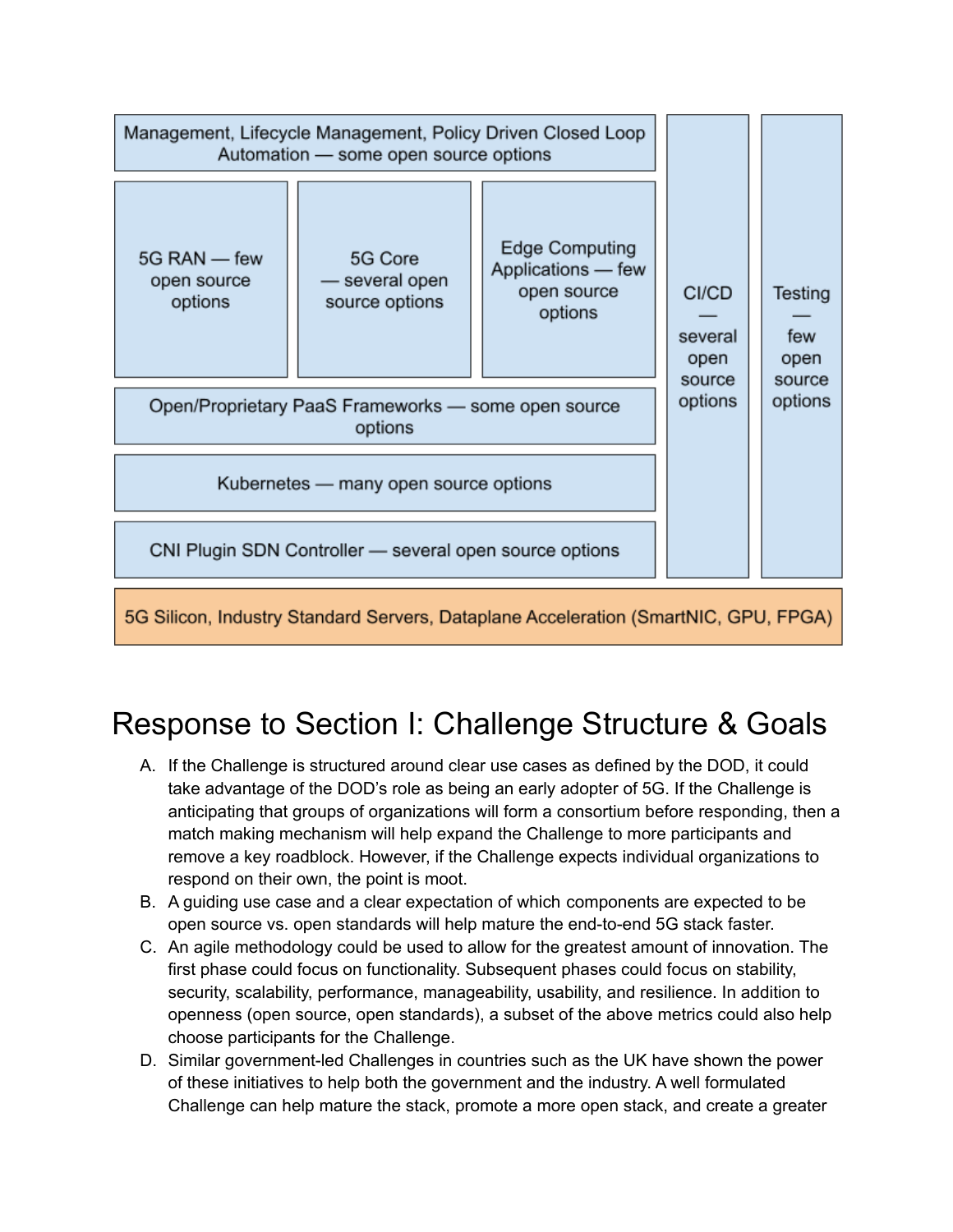diversity of companies providing different components of the stack in a disaggregated and interoperable manner.

Additional Comment: The DOD could consider partnering with an open source organization to bring proven methodologies and neutral governance to the Challenge. Any joint work from the Challenge could also be upstreamed to an open source repository through this mechanism making it that much easier for others to replicate the results of the Challenge.

# Response to Section II: Incentives and Scope

- A. The greatest incentive for participants is for NITA to demonstrate a path to production use for the technologies involved. A secondary incentive, important to smaller organizations, is an award grant to defray the costs of participating in the Challenge.
- B. An agile approach could allow for the previous questions *and* testing/security aspects to be included in the Challenge. In this sense, the Challenge could be ongoing with increasingly complex issues being tackled as time progresses.
- C. We believe that the 5G world will inherently be a software-driven environment. For this reason, the Challenge must focus almost entirely on a software bill of materials. The hardware components are well understood and are mostly provided by cash rich larger companies. For this reason, they could be a secondary aspect of the Challenge while the primary aspect could be the software components. The RU could be an exception.
- D. As Aarna Networks, we have developed an open source orchestration, lifecycle management, and real-time policy driven closed loop automation platform for 5G network services and edge computing applications.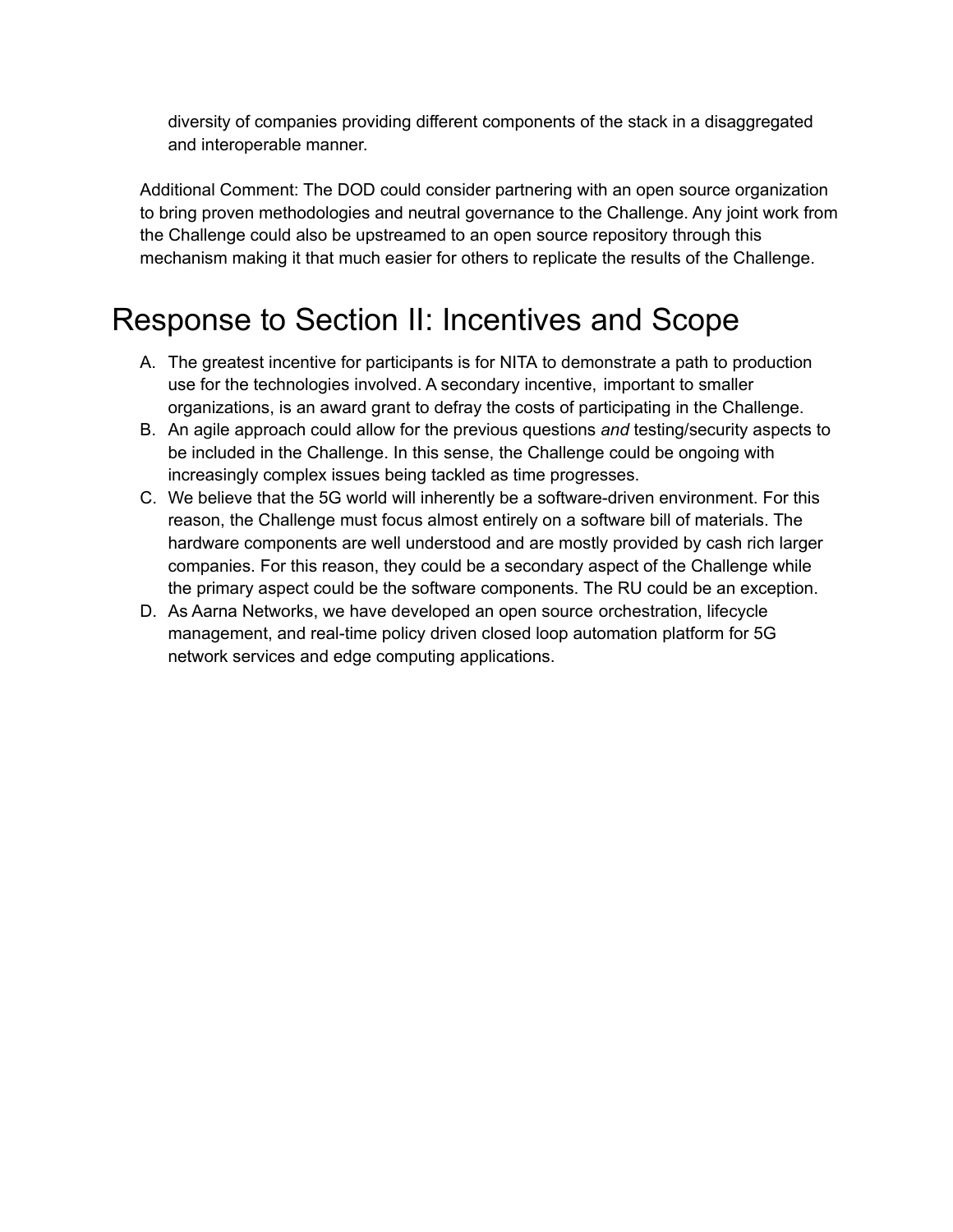

Aarna Networks Multi Cluster Orchestration Platform Architecture

We will also develop proprietary components on top of the platform such as A) 5G Network Slicing Manager, B) O-RAN Non-Real-Time RIC, C) Network Data Analytics Function (NWDAF).

The components in dark blue are successfully available with working code. The light blue components will be delivered within the next 6 months. The development support that will help us most in terms of establishing interoperability are: 1) testing of the O1 interface for O-RAN, 2) clearer definitions and testing of the O2 and A1 interfaces for O-RAN, and 3) Cloud Native Network Function (CNF) and Cloud Native Application (CNA) packaging standards with compliance testing.

E. The following table shows what features should be highlighted:

| Include and highlight                    | Include but do not highlight<br>(since these are mature) | De-emphasize |
|------------------------------------------|----------------------------------------------------------|--------------|
| CNFs with dataplane<br>acceleration      | Kubernetes                                               | <b>VNFs</b>  |
| Orchestration,<br>management, automation | <b>SDN</b>                                               | OpenStack    |